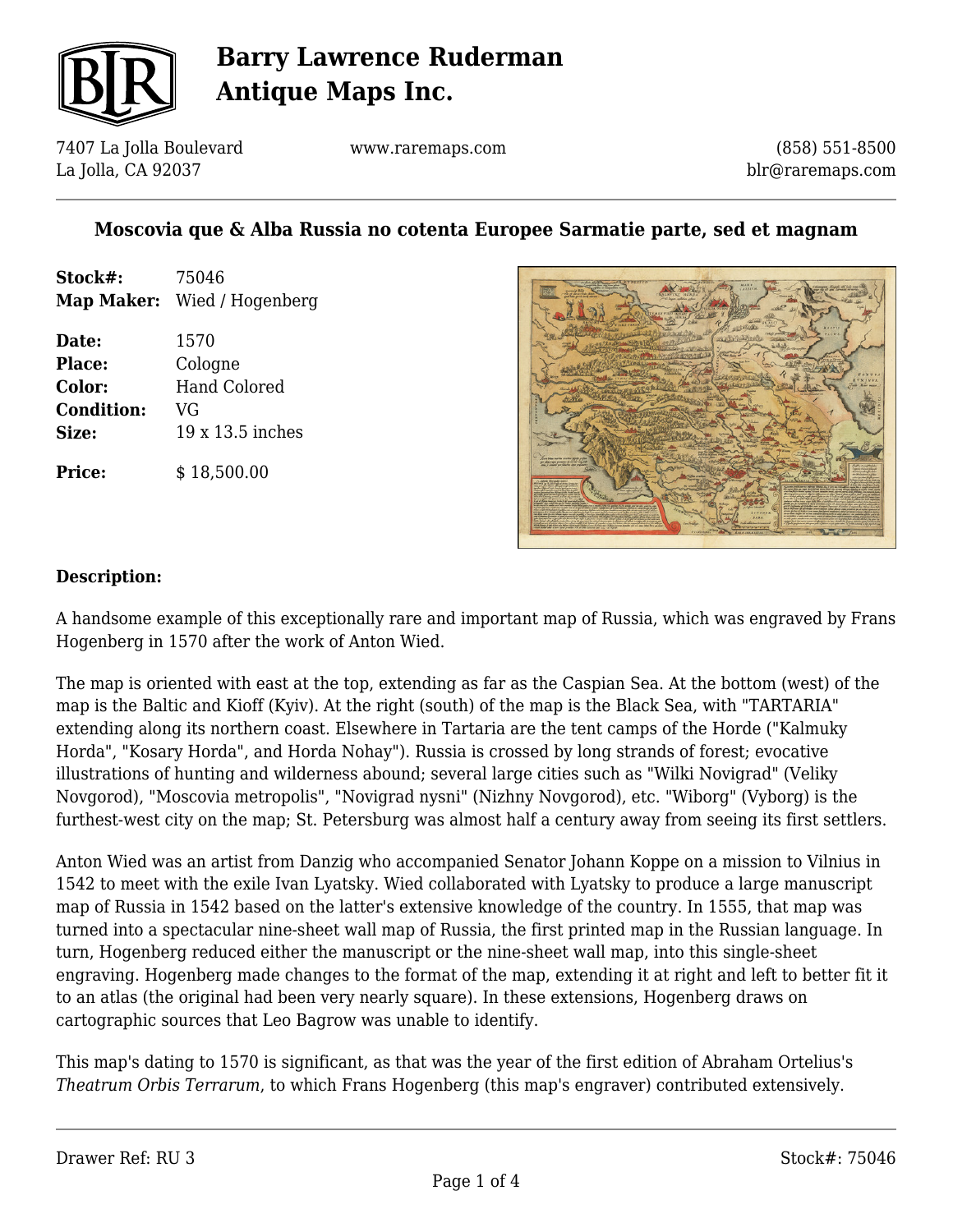

7407 La Jolla Boulevard La Jolla, CA 92037

www.raremaps.com

(858) 551-8500 blr@raremaps.com

### **Moscovia que & Alba Russia no cotenta Europee Sarmatie parte, sed et magnam**

Indeed, Hogenberg was the engraver of the map that did make it into the *Theatrum*, that of Anthony Jenkinson a member of William Burrough's expedition to Russia. Jenkinson's map has wider coverage than that of Wied, extending into Central Asia, and this might have been the deciding factor when Ortelius chose that as the map for his atlas.

#### **Leo Bagrow's Commentary**

Leo Bagrow comments extensively on the Lyatsky-Wied map in his seminal work on the early mapping of Russia, *A History of the Cartography of Russia Up To 1600*, pages 64-68:

*Somehow, it became known in Danzig that Lyatsky could provide rich descriptive material on Muscovy. Hearing this, the Senator Johann Koppe took the first opportunity to go to Vilna, taking with him Anton Wied, an artist whom he had persuaded to draw a map of Muscovy. Wied met Lyatsky and obtained from him the necessary material. In the same year, 1542, Wied prepared the manuscript of his map; being an artist, he embellished it with drawings of hunting scenes and the various wild beasts populating the Russian forests. Whether Lyatsky had helped him with these drawings we do not know, but it can be said that they are executed not only with artistry, but also with some realism, which suggests that he may have done so. Proof of this assumption seems to be found in a series of inscriptions on the map, executed in Russian with calligraphic perfection. Wied scarcely knew Russian well enough for this.*

*Wied's map, drawn in 1542, remained for some time as a manuscript; nevertheless it became known to a number of persons. Among them was Herberstein, to whom Wied might even have sent a copy at Lyatsky's suggestion. Reference to it is found in Gessner [(1548) 111c, 113b]; who later borrowed from Wied's map the scene of a moufflon hunt for his* Historiae Animalium *(1551). Still earlier, Wied had answered Munster's public appeal for geographic material for his* Cosmographia. *In his 1544 edition, Munster credits Wied (who was assigned by "...Johannes Jatski") with supplying him with materials on Muscovy, which apparently included text and a map. Thus Wied's map, even in this reduced and slightly simplified form, was given considerable circulation.*

*Wied's map comprising six sheets, has no special title. There appears, in the lower right hand corner, a dedication to "Coppe" from A. Wied which explains what the map represents and that Lyatsky had assisted in its compilation. It also mentions Herbertstein's request for a map, earlier, at Moskva, and that the request is now granted. This dedication is signed "Wilda... April Anno 1555." Immediately to the left of the dedication is another box containing the title "An'tony Wed do chtitelyu" (Anthony Wied to the reader). There follow a few instructions, in old Polonized Russian, on the use of the map and the date 1542 (but stated in the old Slavonic calendar). Finally, in the lower left-hand corner, there is a short description of Muscovy also dated "Wilda... anno 1555..." The*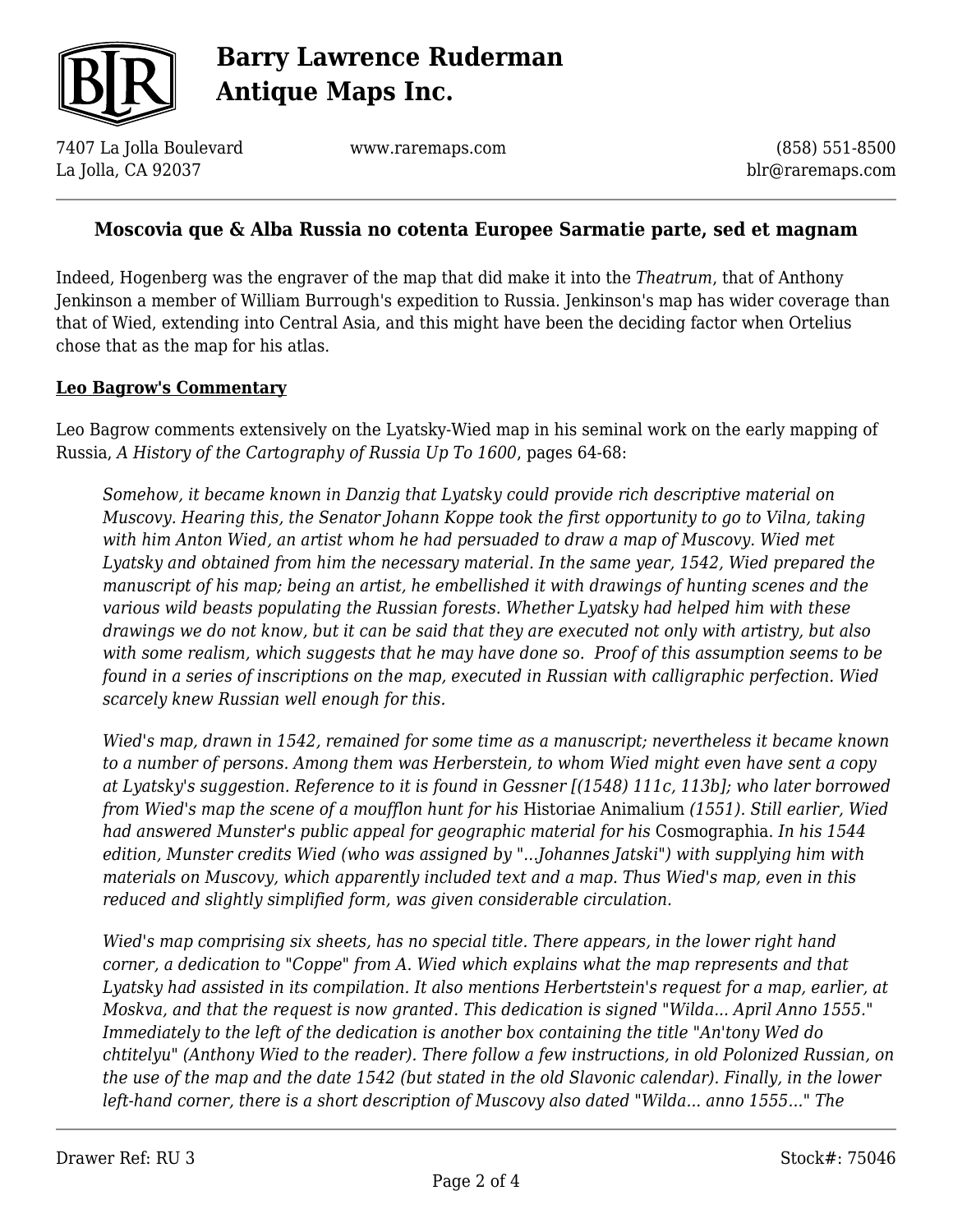

7407 La Jolla Boulevard La Jolla, CA 92037

www.raremaps.com

(858) 551-8500 blr@raremaps.com

### **Moscovia que & Alba Russia no cotenta Europee Sarmatie parte, sed et magnam**

*reason for the several dates is not clear. The earliest, 1542, probably refers to the production of the manuscript in Vilna with the aid of Lyatsky, while the dates April and November, 1555 presumably indicate the beginning and end of the engraving process.*

*Who engraved and printed the map is unknown. The privilege of publishing the map had been granted by Emperor Charles V, of the Holy Roman Empire, although the names within the margin - Oost, Zuydt - indicate a Dutch origin. In any case, the engraving is of high artistic value, and represents the first map to be printed in the Russian language. All of the geographical names are given not only in Latin, but also in Russian; only the legends referring to the hunting scenes and animals are not repeated in Russian. A special column on the right-hand side gives the two alphabets: Russian and Latin. It is curious that while many of the names given in Latin are Polonized - Schmolentz, Dzwina, Woolodzea, etc. - those in Russian are given their authentic pronunciation.*

*The author has previously described [(1962)45] the contents of this map. Among the notable features of this map is the absence of any high mountains, with the exception of those on the coast of the Beloye More, between Solovki and the Sev. Dvina. Some small hills are indicated in the northeastern corner of the map, i.e. in the Urals region, but these are easily overlooked. It is characteristic that the whole Northern Russia is covered with woods, while in southern Russia they are all but absent.*

*Later, a copper-engraving of this map was produced by F. Hogenberg who signed it (in the upper left-hand corner) "Franciscus Hogenb: ex vero Sculpsit 1570". All of the Russian names and legends are omitted although the two dates 1555 have been preserved. While Wied's original manuscript is nearly square in shape, Hogenberg's map is oblong, to suit the format of an atlas. To do this, Hogenberg widened the map-frame in the north and the south. In the north, this necessitated supplementing the Wied-Lyatsky data by introducing the lower course of the Mezen'; the village of Strupili castrum and the upper courses of the Petzara (the Pechora?), Berezwa and Sossa Rivers. It is difficult to construct the source from which Hogenberg obtained these data. Strupili castrum appears only in one of Mercator's maps, namely that of Europe 1572; the Berezwa and Sossa appear only in a much later map of Russia, 1594, by Mercator. No other possibly cartographic sources have been discovered as yet. Perhaps it was borrowed from Herberstein's description of the routes leading to the Ob'; Herbertsein, in his turn, had borrowed it from the Russian itinerary which he reprinted in his work on Muscovy. Besides a few inaccuracies in the names copied from Wied's original manuscript and a few insignificant omissions, Hogenberg's map does not show any other divergencies from it.*

*Wied's map was not begotten on a lucky day - neither the original nor Hogenberg's copy gained much attention nor left any deep traces in later maps. If its influence can be traced at all, it is merely*